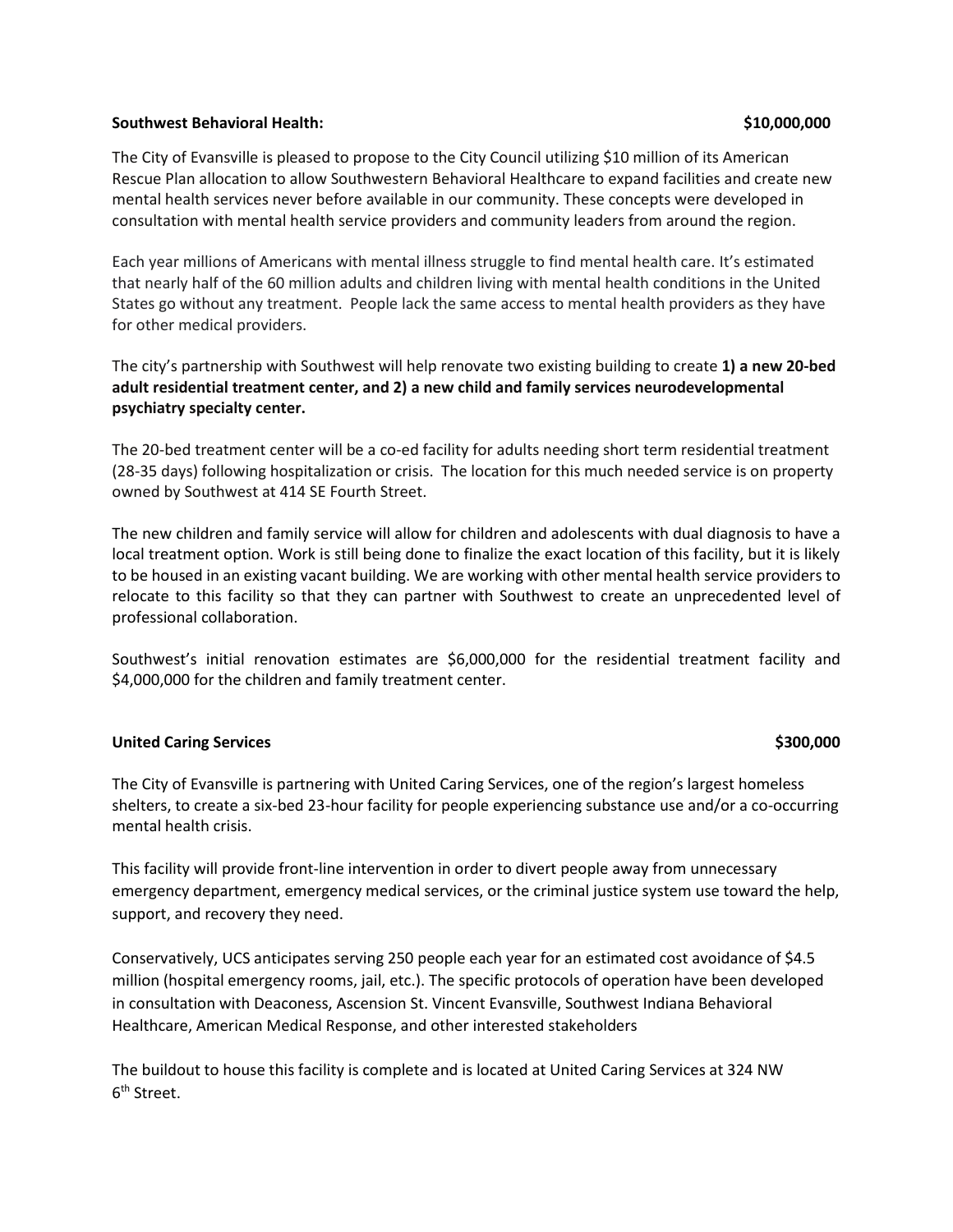The estimated annual operating expenses for four days of operation is \$341,000; for seven days per week of service, the annual operating expenses are estimated to be \$487,000. The Administration will seek the same appropriation in 2023, for a total of \$600,000.

### **Easterseals \$150,000**

The City of Evansville also recognizes Easterseals as a community partner in providing mental health services. The Easterseals Rehabilitation Center has developed a Doctoral level Internship for Clinical Psychologists and a post-doctorate Fellowship for psychologists who have just completed their doctoral degrees.

This offering will allow Interns and Fellows to conduct psychological testing and counseling, regardless of clients' ability to pay. This expands Easterseals' Psychology services capacity by about four times —from 1,000 patient visits annually to approximately 4,000 patient visits annually (in August 2021 their program provided services to 191 children. 30 were new clients and 21 received psychological testing).

The long-term impact of this program is equally importantly. We need more providers serving our children. Offering this program in Evansville draws providers from around the country, increasing the likelihood they will stay and build a practice in our region, increasing the number of available providers and their capacity to serve individuals and families, and transforming the landscape of accessibility to high level mental health services.

Long term sustainability is vital because Easterseals provides services regardless of ability to pay and does not limit Medicaid clients. Prior to starting the program in 2019, \$150,000-\$180,000 of underwriting was required per year. In 2022, Easterseals is projecting to underwrite these services at a level of over \$400,000. Increased underwriting is provided through annual fundraising, which is not sustainable, therefore a Board Controlled Endowment is needed to provide ongoing underwriting and ensure sustainability. The Board has established a sustainability campaign goal of \$10 million. The Administration will seek the same appropriation in 2023, for a total of \$300,000.

### **SWIRCA & More \$500,000**

# The City proposes investing in SWIRCA & More, the region's preeminent organization focusing on enhancing quality of life and independent living for those who are aging, people living with disabilities and caregivers. With our senior population growing at a rapid rate, seniors are going to outpace SWIRCA's existing services 3 to 1 in the next four years. SWIRCA's current building is at full capacity with no available room for growth in critical services or to house additional programmatic staff. If SWIRCA is to continue to provide excellent services to those in need, they must expand their physical facilities to provide the capacity it takes to deliver our top-quality services and introduce new state-of-the-art programming. Many of their current working spaces have far outlived their useful lives but could be creatively reconfigured for new uses.

After careful review and study, SWIRCA has determined that it will take an additional 16,000 square feet of space requiring an investment of \$5 million to create the infrastructure needed to have any chance of maintaining pace with this increasing demand for services. SWIRCA is centrally located 16 West Virginia Street, and is an anchor in the advancement of the Jacobsville neighborhood. With careful use of space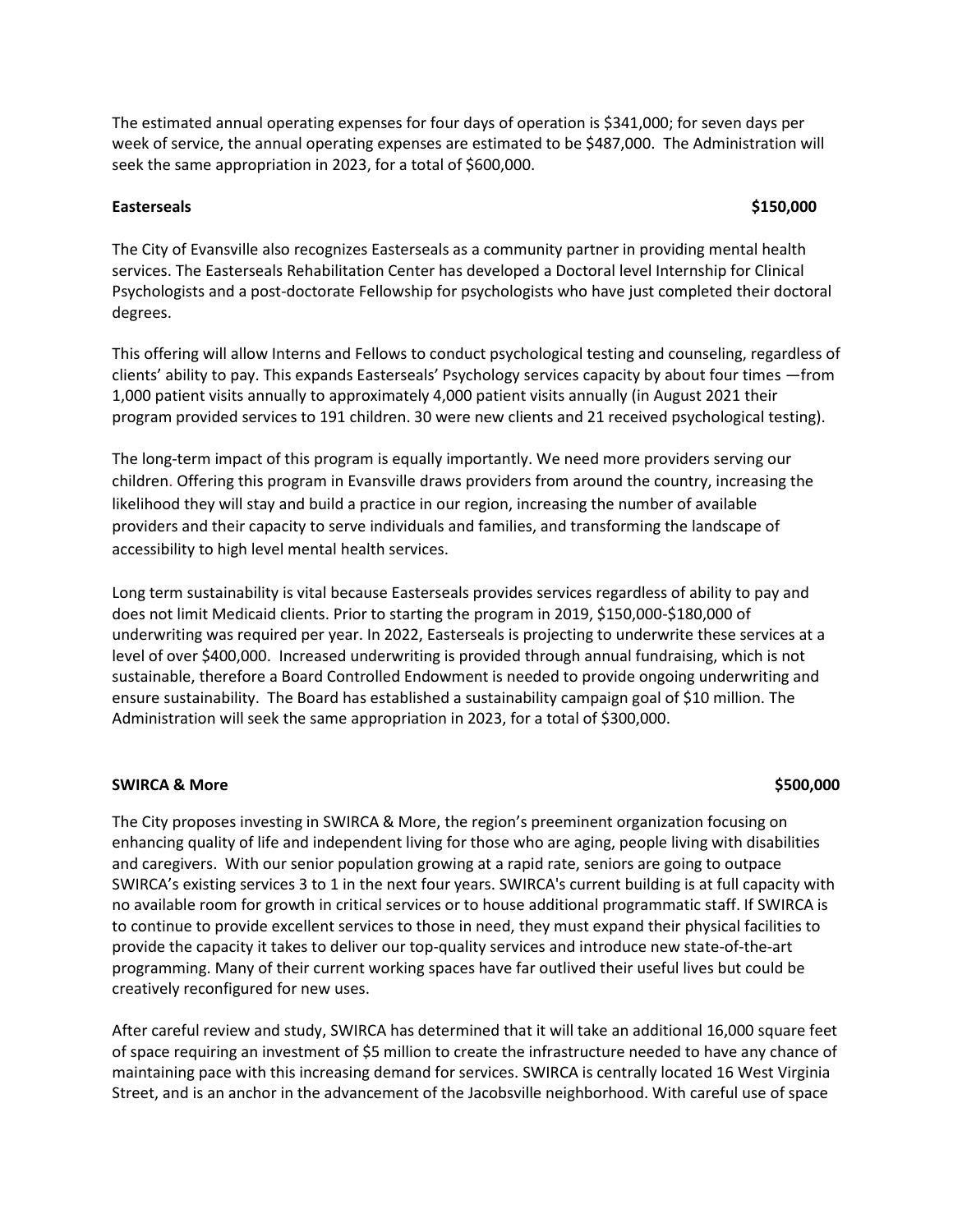and an efficient design, they expect to see the following results:

- 24,000 additional meals served each year through their Meals on Wheels program
- 40% increase in attendance at certified exercise and education programs in their Activity and Wellness Center
- 25% increase in calls for assistance and essential services handled by their ADRC each month
- 1,000 new individuals receiving confidential support from their options counseling staff.

This represents a single appropriation request toward their capital campaign.

## **Affordable Housing \$5,000,000**

The City of Evansville is pleased increase funding to its Affordable Housing Trust Fund in order to help create additional affordable living units within the city.

There is an estimated gap of 1,500 units between the number of heavy cost-burdened renters (a household paying more than 50% of its monthly income on housing. HUD's target is 30% for households cost for housing, including utilities) in Evansville and the number of low-cost affordable units available. Our housing needs assessment/analysis of impediments to fair housing choice, shows this gap. Tax credit development, which is heavily dependent on Promise Zone points, has created nearly 500 affordable units in the last 6 years. The average cost to create an affordable unit is roughly \$220,000 at this time. We receive approximately \$600,000 in federal HOME Investment Partnership funds each year and for the last few years \$500,000 has been placed in the Housing Trust fund.

These federal funds come with cross-cutting regulations that may make them difficult to put into every project, however the availability of additional funding is a key to creating additional living units.

The Administration will seek the same appropriation in 2023, for a total of \$10,000,000.

## **Talent 2025 \$1,200,000**

The City of Evansville is pleased to collaborate with the Evansville Regional Economic Partnership on Talent 2025, a regional initiative to increase our population and improve our talent base.

We want our workforce to be prepared for jobs and careers of the future. We want a resilient economy that can bounce back after routine downturns, or a major crisis like COVID-19. We want to ensure equitable opportunity for every family regardless of race, history or circumstance. We have to improve quality of place for a healthier, more fulfilling lifestyle.

E-REP is committed to specific goals for the community over the next five years. They are:

- Being deliberate about bringing 5,000 high-paying new job opportunities to our region that build on our strong manufacturing history and secure its future.
- Increase our population by 10,000 residents, half of whom are in the early stage of their careers.